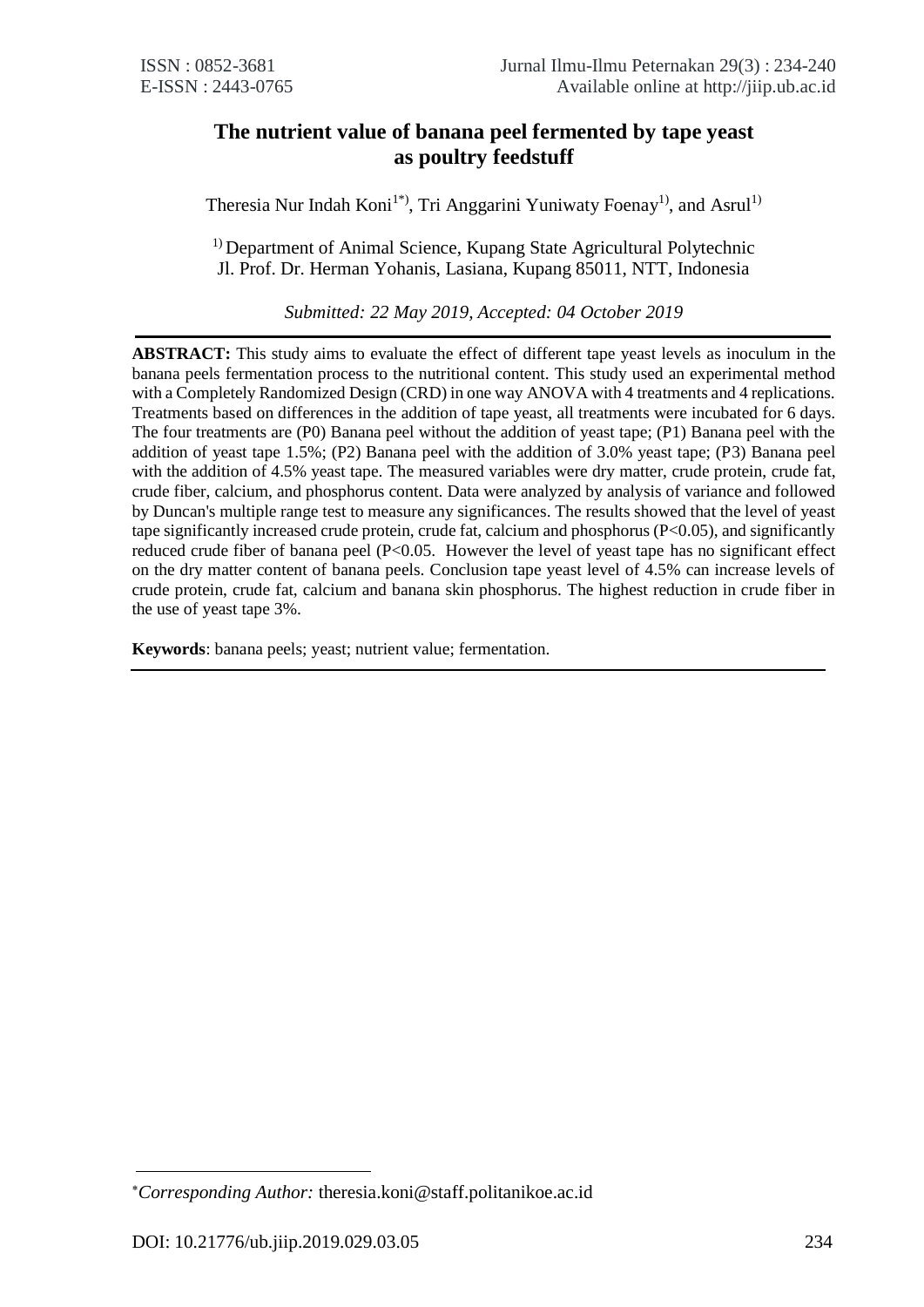#### **INTRODUCTION**

The quality and quantity of feed affect livestock productivity. Feed procurement can reach 70% of the total production cost. Corn is the main energy source in broiler feed which can reach 50-70% (Panda, et al., 2014). In Indonesia, fifty-one percent of corn utilization is dominated by the main raw material of the animal feed industry (Zakaria, 2011). On other hand, corn is not only used as feed material but also as food, this causes the tendency in the price increase of animal feed, hence it is necessary to use alternative energy sources from agricultural products and by-products to replace corn. Banana peel is one of the agricultural waste that can be used for animal feed, with metabolic energy content of 3051 Kcal/kg (Ulep and Santos, 1995).

Kepok banana peel weight is about 25 - 40% of the weight of bananas (Koni, Bale-Therik, and Kale, 2013; Wadhwa, Bakshi, and Makkar, 2015). Banana peels (*Musa paradisiaca* normalis) contain crude protein 3.6 - 8% (Koni, 2013; (Hudiansyah, Sunarti, and Sukamto, 2015; Wadhwa, Bakshi, and Makkar, 2015), crude fat from 2.52 - 6.2% (Koni, 2013; Wadhwa, Bakshi, and Makkar, 2015), crude fiber 18.71% (Koni, 2013), 37.64% (Hudiansyah Sunarti, and Sukamto, 2015), Ca 0.27%, and phosphorus 0.26% (Fitroh, Wihandoyo, and Supadmo, 2018) Kepok banana peels can be used as much as 7.5% in broiler feed (Koni Bale-Therik and Kale, 2013); 20% (Widjastuti and Hernawan, 2012) and 10% as corn substitute in broiler rations (Duwa et al., 2014), while Kepok banana peels fermented with *Rhizopus oligosporus* can be used up to 10% in broiler rations (Koni, Bale-Therik and Kale, 2013).

The high crude fiber of banana peels is a limiting factor for its utilization in broiler feed, therefore it is necessary to improve the nutritional value before use as broiler feed. Increasing the nutritional content of banana peels can be done through fermentation process. One of the inoculums

can be used in the fermentation process is tape yeast. Tape yeast contains *Saccharomyces cerevisiae* (Suciani et al., 2011). Some research results show the increasing of nutrient value of materials fermented with tape yeast such as the results of the study of Muhiddin, Juli, and Aryantha, (2001) that protein content of cassava tuber peels can increase by 3.41% with dose of tape yeast as  $3.0 \text{ g}$  / kg and fermented for 8 days; increasing of protein by 24% (Hidayati, Ba'ido, and Hastuti, 2013), decreasing of crude fiber by 6.4% in cassava peel fermented with a mixture of *Saccharomyces cerevisae* and *Lactobacillus* spp (Oboh, 2006). The hypothesis in this study is the fermentation of kepok banana peel using tape yeast resulting in the highest decrease in crude fiber and increase in crude protein. This study aims to evaluate the nutritional content of banana peels fermented by tape yeast.

#### **MATERIALS AND METHODS**

The material used in this research is Kepok banana peel obtained from banana processing counter, tape yeast, chemicals for proximate analysis, calcium (Ca) ad Phosphorus (P) analysis.

#### **Banana peel fermentation**

The banana peel fermentation method refers to the research of Muhiddin, Juli, and Aryantha (2001) that is fermentation of cassava peel using *Saccharomyces cerevisiae*. Banana peel fermentation procedures, namely:

- 1. Selection. The used banana peel is ripe kepok banana peels which were marked by yellow color.
- 2. Washing. Banana peels are washed with clean water.
- 3. Cutting. Banana peels were cut in  $\pm$  5 cm length
- 4. Steaming. Banana peels were steamed for  $+10$  minutes then cooled
- 5. Yeast inoculation. After the banana peels were cooled, yeast was inoculated according to treatment.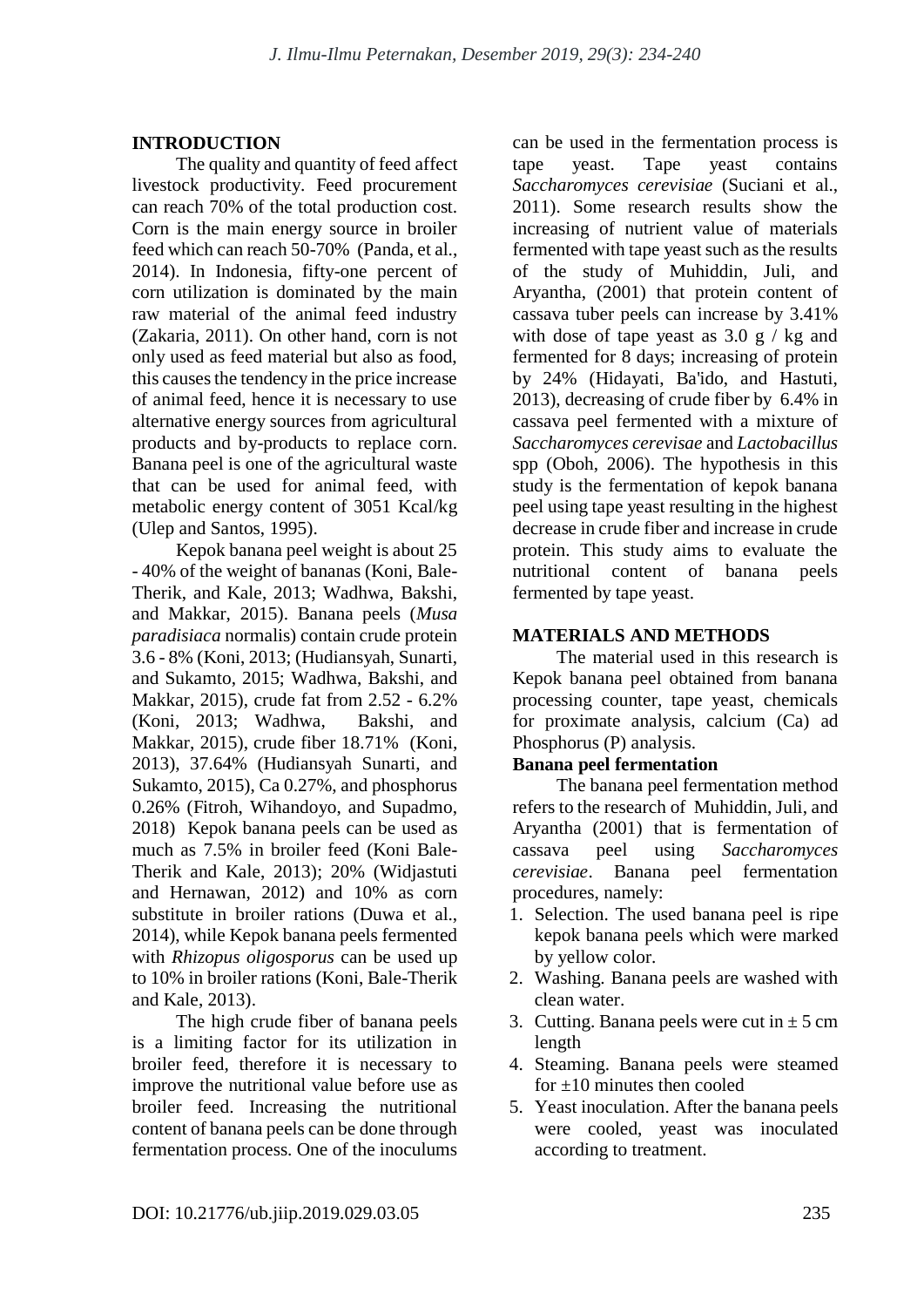- 6. Wrapping. Mixed banana peels with yeast then wrapped in a plastic bag that has been perforated.
- 7. Fermentation. After the banana peels were wrapped, the sample was left at room temperature for 6 days.
- 8. The harvesting was done after fermentation, dried in 60°C oven and then analyzed the nutritional content

#### **Laboratory analysis**

The nutritional content of banana peels using proximate and minerals analysis was determined based on the AOAC method, (AOAC, 2005). First, the sample was dried in 105°C oven to assess water content (method 934.01), the Kjeldahl method, consists of digestion, distillation and titration (method 990.02) were used to assess the content of crude protein (nitrogen  $\times$  6.25), and extraction in acidic and alkaline solutions (method 978.10) were used to assess crude fiber. The mineral content of calcium (Ca), and phosphorus (P), were measured by dissolving ash samples in acid (mixture of HCl and HNO3). Next, Ca content was analyzed using AAS (method 942.05), and P is determined using the spectrophotometric method (method 965.17).

## **Research treatment**

The method was used in this study is an experimental method using a Completely Randomized Design (CRD) in unidirectional pattern with 4 treatments and 4 replications. Treatments were based on differences in the addition of tape yeast, then all treatments were incubated for 6 days. The four treatments were: (P0) Banana peel without the addition of tape yeast; (P1) Banana peel with the addition of 1,5% tape yeast; (P2) Banana peel with the addition of 3% tape yeast; (P3) Banana peel with the addition of 4.5% tape yeast.

## **Data analysis**

The measured variables were dry matter, crude protein, crude fat, crude fiber, phosphorus, and calcium. The data obtained were analyzed using analysis of variance

(ANOVA) and when significant the means of treatments then submitted to Duncan's New Multiple Range Test (Gasperz, 2006).

#### **RESULTS AND DISCUSSION**

The effect of tape yeast level on the nutritional content of Kepok banana peels is presented in Table 1.

#### **The dry matter content of banana peel fermented with tape yeast**

The level of tape yeast has no significant effect on the dry matter content of banana peels. This means that the inoculum level of tape yeast up to 4.5% produces the same hydrolysis activity. Although the effect was not significant, the fermentation process reduced the dry matter content both on without (0%) and with the addition of tape yeast inoculum when compared to the dry matter content of unfermented banana peel, 95.76% (Koni, 2013). This is due to the nutrient utilization of substrate by microorganisms for growth in fermentation process. Reduction of dry matter content in fermented material was caused by metabolic activity of microorganisms during fermentation process (Adegbehingbe, Adetuyi, and Akinyosoye, 2014; Oluwamiyi and Bazambo, 2016).

Decreasing in dry matter was due to the metabolic activity of *Saccharomyces cerevisiae* which is producing H2O (water), so there was increasing water content in substrate but decreasing the dry matter content (Olagunju and Ifesan, 2013). The results of this study are in line with the research of Boonnop et al., (2009) who reported that fresh cassava peel fermented with *Saccharomyces cerevisiae* increases the water content of 4.64%.

#### **The crude protein content of banana peels fermented with tape yeast**

Increasing concentration of tape yeast significantly affected the enhancement of crude protein content in banana peels (P  $\leq$ 0.05). It might cause by the additional tape yeast, resulted in higher growth of yeast,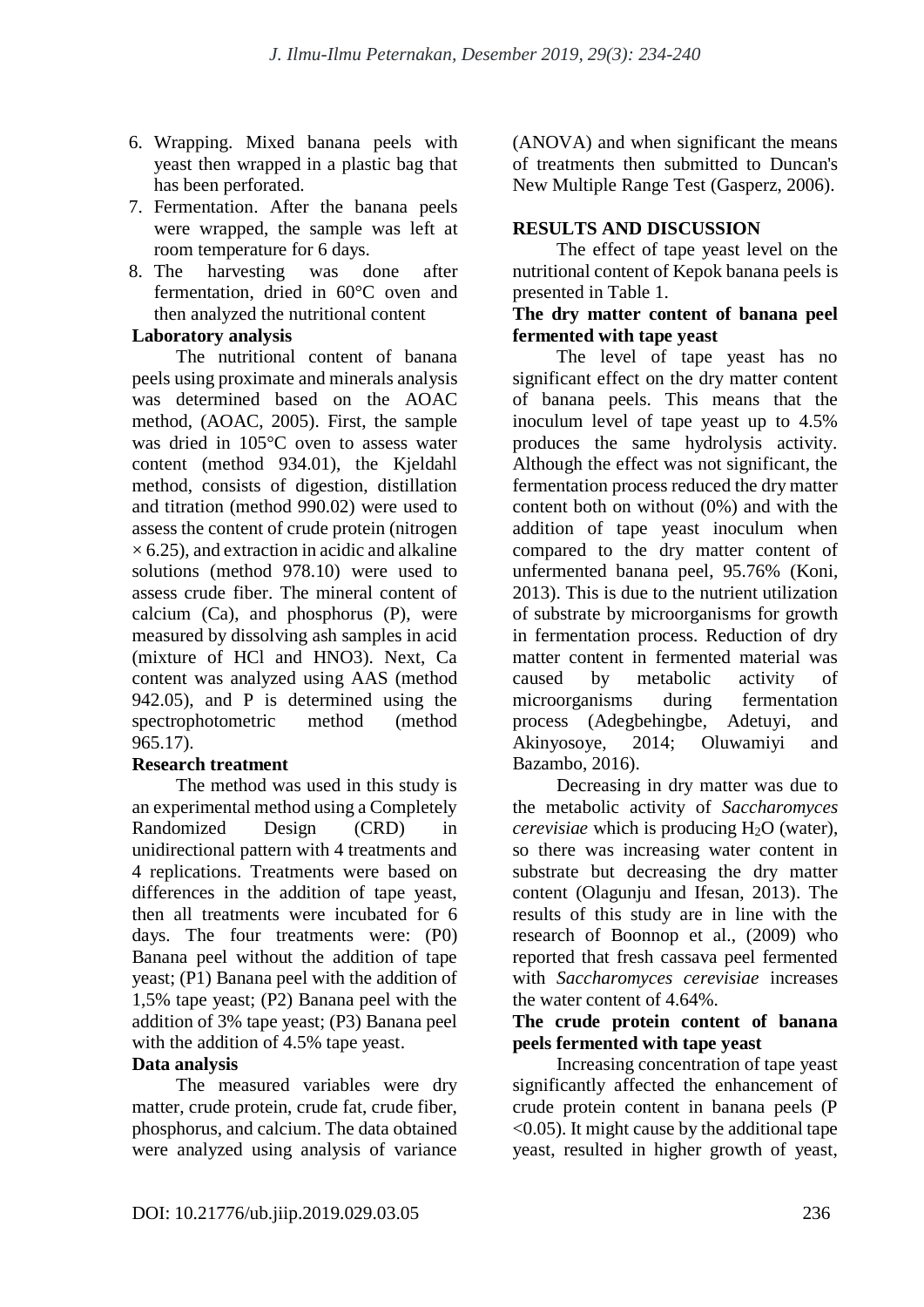hence the protein production is even higher, associated with the fact that tape yeast is one of single-cell protein which is 6% of the wall cell consists of protein. The higher mycelium production was caused by the addition of inoculum presenting enhancement of total nitrogen content proportionally due to crude fiber degradation and carbohydrate conversion into energy which was needed for fungal growth process, resulting in the increase of protein content (Aro, 2010). Increasing of crude protein content in fermentation using

tape yeast also occurs in cassava peel as the results of the study of Antai and Mbongo, (1994) who found that crude protein increased from 2.4% to 14.1%, respectively before and after fermentation using *Saccharomyces cerevisiae*; Muhiddin, Juli, and Aryantha (2001) showed that protein increased by 62.17% with 8-days yeast fermentation at the inoculation level of 3.0  $g/kg$ ; and from 3.2 to 21.1% after fermentation by *Saccharomyces cerevisiae* in the study reported by Boonnop et al., (2009).

**Table 1.** Effect of tape yeast level on the banana peel content of dry matter, crude protein, crude fat, crude fiber, phosphorus, and calcium

| Nutrient<br>content | Treatment                     |                               |                                 |                    |
|---------------------|-------------------------------|-------------------------------|---------------------------------|--------------------|
| $(\%)$              | $P_0$                         | $P_1$                         | P <sub>2</sub>                  | $P_3$              |
| Dry Matter          | $94,660\pm3,11$               | $93,585 \pm 0.23$             | $93,100\pm0.57$                 | $93,510\pm3,38$    |
| Crude Protein       | 5,960 $\pm$ 0,47 <sup>d</sup> | $6,245\pm0,19^c$              | $7,805 \pm 0,22^b$              | $9,285 \pm 0,19^a$ |
| Crude Fat           | $1,540\pm0,14^d$              | $1,700 \pm 0,14$ <sup>c</sup> | $1,880 \pm 0,28$ <sup>b</sup>   | $2,005 \pm 0,02^a$ |
| Crude Fiber         | $13,535 \pm 0.05^a$           | $13,011\pm0.03^b$             | $12,789 \pm 0.05$ <sup>bc</sup> | $12,711\pm0,17^c$  |
| Phosphorus          | $0,115\pm0.01^d$              | $0.155 \pm 0.01$ <sup>c</sup> | $0.175 \pm 0.01^{\rm b}$        | $0,255 \pm 0.01^a$ |
| Calsium             | $0,465 \pm 0,01$ <sup>d</sup> | $0,505 \pm 0,01c$             | $0,640\pm0,00^{\rm b}$          | $0,805 \pm 0.01^a$ |

Note: Different superscripts on the same line shows significant differences ( $P \le 0.05$ ), ( $P0$ ) = Banana peel without the addition of tape yeast,  $(P1)$  = banana peel with the addition of 1,5% tape yeast,  $(P2)$  = banana peel with the addition of 3% tape yeast,  $(P3)$  = banana peel with the addition of 4.5% tape yeast

## **The crude fat content of banana peels fermented with tape yeast**

Results of analysis of variance show that crude fat content of banana peel increased linearly as level of tape yeast was raised  $(P \leq 0.05)$ . This is presumably because the energy needs for the growth of *Saccharomyces cerevisiae* are met from carbohydrates so fat is not used as an energy source. In addition, *Saccharomyces cerevisiae* microorganisms have capability to produce enzymes that digest fat. Schousboe (1976) states that *Saccharomyces cerevisiae* produces lipases that breakdown the fat. Crude fat levels increase linearly with the increasing level of ragi tape, which due to fat content in the cell walls of microorganisms in yeast tape. Yeast cells of *Saccharomyces cerevisiae*

contain 4-5% fat (Ahmad, 2005). The growth of *Saccharomyces cerevisiae* during the fermentation process converts carbohydrates into fat (Boonnop et al., 2009). Increasing of crude fat is also occurs in fermentation using *Saccharomyces cerevisiae* on pineapple peels from 2.03% to 3.85% (Aro, 2010) and cassava peels from 2.3 to 3.0% (Boonnop et al., 2009).

## **The crude fiber content of banana peels fermented with tape yeast**

The increased level of the tape yeast cause decrease in crude fiber content on banana peels ( $P < 0.05$ ). The addition level of tape yeast inoculum of 3 and 4.5% have no differences in decreasing crude fiber content. The reduction of crude fiber content is associated with cellulolytic activity of *Saccharomyces cerevisiae* due to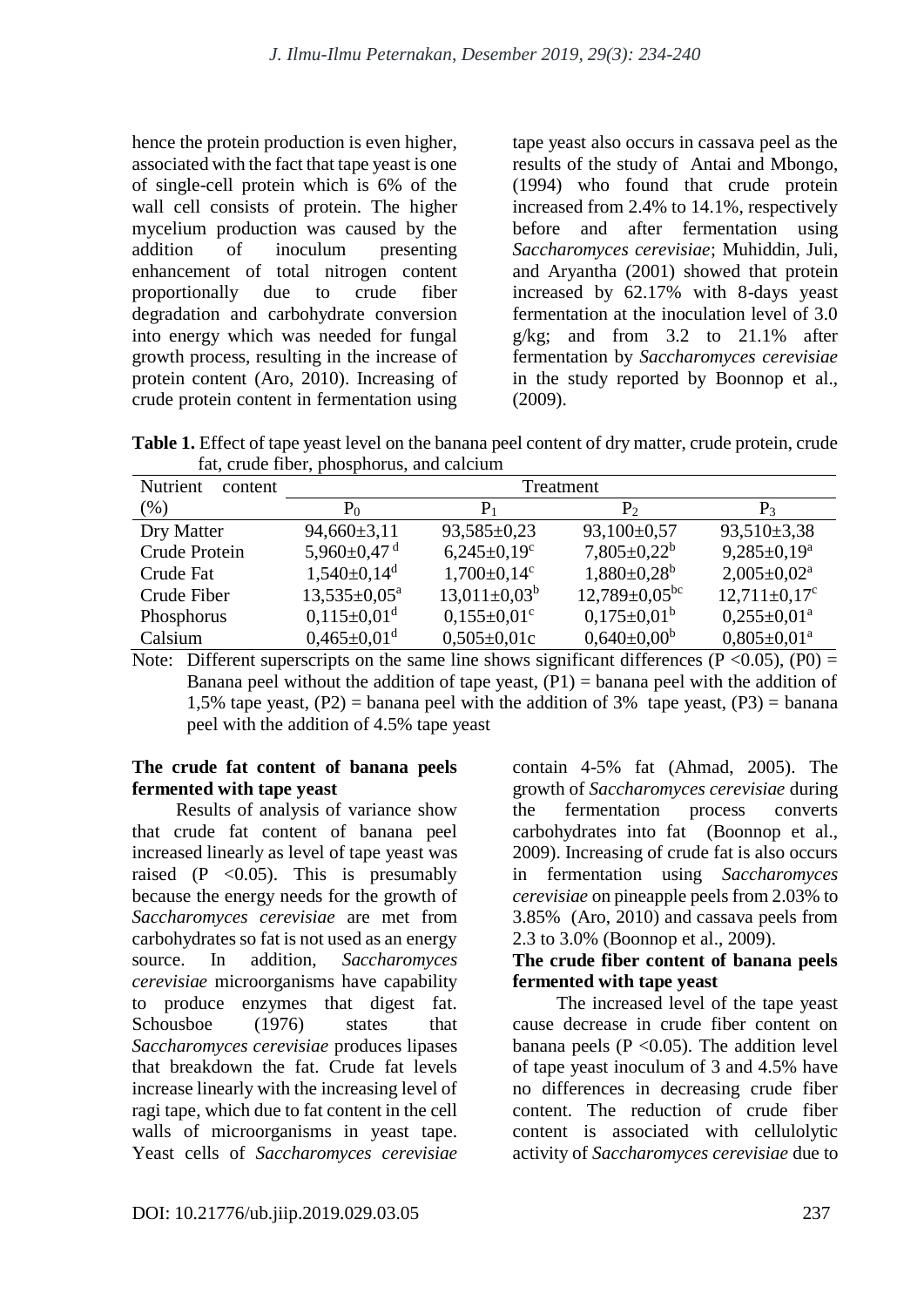degradation of crude fiber. When compared to unfermented banana peel with crude fiber content of 18.71% (Koni, 2013), the fermentation process causes a decrease in crude fiber from 27.57 to 32.07%, and the higher decline was found on the additional levels of tape yeast up to 4,5%.

The reduction of crude fiber on cassava peel fermented with a mixture of *Saccharomyces cerevisae* and *Lactobacillus* spp was 6.4% (Oboh, 2006). Sitohang, Herawati, and Lili (2012) stated that *Saccharomyces cerevisiae* produces cellulase enzymes that are used to digest fiber. The decrease in crude fiber content of rice bran fermented using *Saccharomyces cerevisiae* was 17.43%, from 7 to 5.78%.

# **The content of phosphor and calcium in banana peels fermented with tape yeast**

There was a linear increase of phosphor content of banana peels  $(P \le 0.05)$ with the added level of tape yeast. The higher level of ragi tape the higher amount of microorganisms present in the tape yeast, resulting in the increase of nutrients produced by microorganisms (*Saccharomyces cerevisiae*) including phosphor. The results of this study are consistent with the opinion Olagunju and Ifesan, (2013) states that an increase in phosphor due to decline in phytic acid in sesame peanuts from 31.59 (mg/g) before fermentation to 18.13 (mg/g) after naturally fermented for 96 hours.

The addition levels of tape yeast increase the calcium content of banana peels (P <0.05). This result can be explained that the microorganisms were used was able to produce enzymes. Wadamori, Vanhanen, and Savage (2014) stated that calcium content in kimchi increase from 286.94 ± 9.23 to 305.17  $\pm$  7.73 mg per 100 g of dry matter after 5 days of natural fermentation. This change occurred due to oxalate decrease in kimichi from  $62.79 \div 3.57$  to 18.  $61 \pm 2.72$  after fermentation. In contrast, the study (Oboh, 2006) reported that calcium content of cassava skin was 0.03% and there

were no differences after fermentation using *Saccharomyces cerevisiae*.

# **CONCLUSION**

The level of tape yeast at 4.5% can increase the content of crude protein, crude fat, calcium and phosphor of banana peel. The addition level of tape yeast at 3 and 4.5% reduce the crude fiber with the same value. Level of tape yeast has no influence on dry matter content of banana peel

# **REFFERENCE**

- Adegbehingbe, K. T., Adetuyi, F. C., and Akinyosoye, F. A. (2014). Effect of fermentation on nutrient and antinutrient contents of ground-cooked lima bean ( Phaseolus lunatus ) seeds using Bacillus subtilis and Bacillus pumilus. *British Microbiology Research Journal*, *4*(11), 1285–1298. https://doi.org/10.9734/BMRJ/2014/1 1511
- Ahmad, R. Z. (2005). The advantage of yeast saccharomyces cerevisiae for livestock. *Indonesian Bulletin of Animal and Veterinary Sciences*, *15*(1), 49–55. http://dx/doi.org/10.14 334/wartaza.v15i1.837
- Antai, S. P., and Mbongo, P. M. (1994). Utilization of cassava peels as substrate for crude protein formation. *Plant Foods for Human Nutrition*, *46*(4), 345–351. https://doi.org/10.10 07/BF01088435
- AOAC. (2005). *Official Methods of Analysis of the Association of Official Analytical Chemists* (18th ed.). Washington, DC.: Association of Official Analytical Chemist.
- Aro, S. (2010). Improvement in the nutritive quality of cassava and its by-products through microbial fermentation. *African Journal of Biotechnology*, *7*(25), 4789–4797.
- Boonnop, K., Wanapat, M., Nontaso, N., and Wanapat, S. (2009). Enriching nutritive value of cassava root.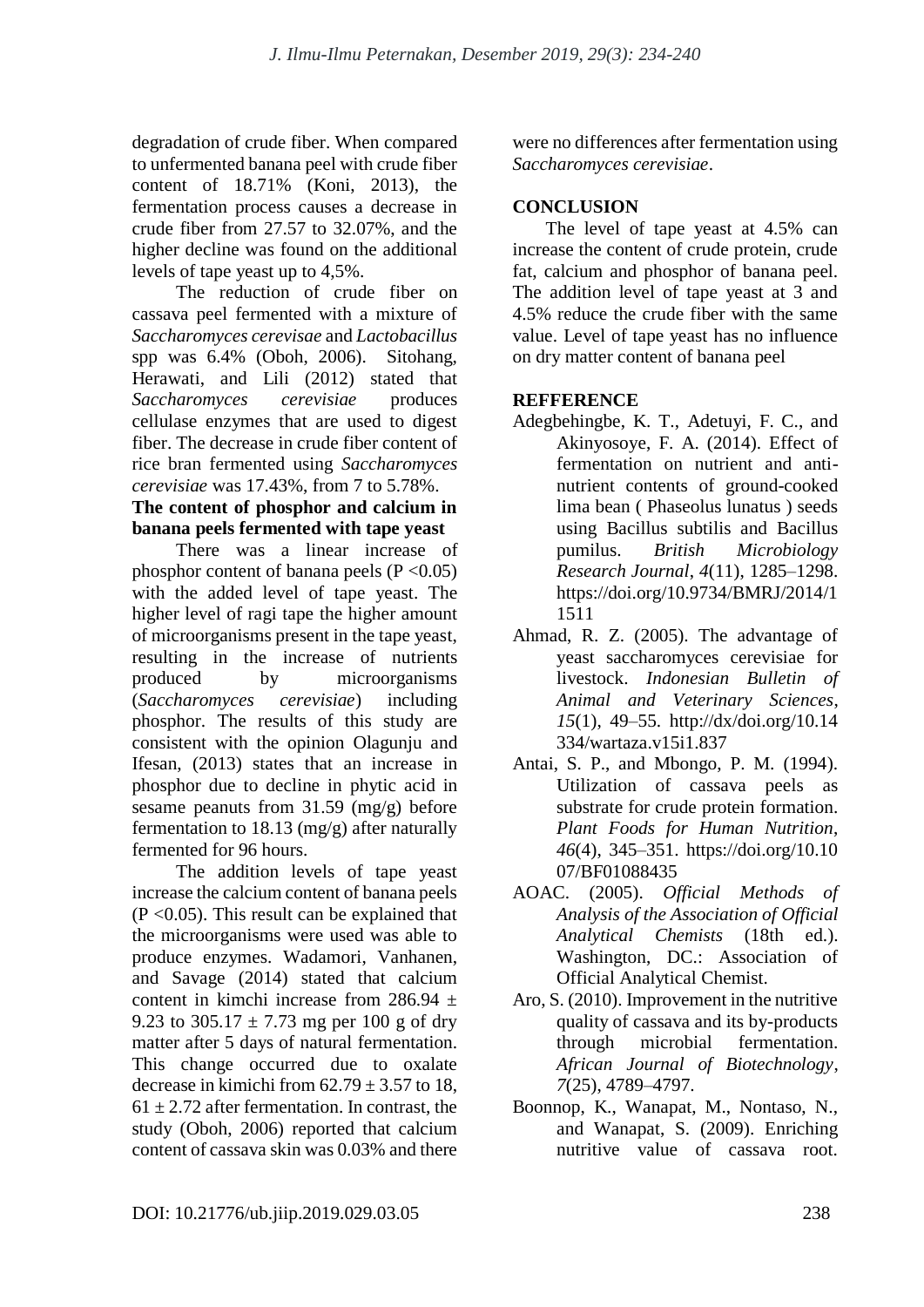*Scientia Agricola*, *66*(5), 629–633. https://doi.org/10.1590/S0103-90162 009000500007

- Duwa, H., Saleh, B., Lamido, M., and Saidu, A. (2014). Growth haematological and serum biochemical indices of broiler chickens fed banana peel meal as replacement for maize in the semiarid zone of Nigeria. *Online Journal of Animal and Feed Research*, *4*(5), 121–126.
- Fitroh, B. A., Wihandoyo, W., and Supadmo, S. (2018). The use 3 of banana peel meal (Musa paradisiaca) as substitution of corn in the diets on performance and carcass production of hybrid ducks. *Buletin Peternakan*, *42*(3), 222–231. https://doi.org/10.21 059/buletinpeternak.v42i3.31998
- Gasperz, V. (2006). *Teknik analisa dalam penelitian percobaan* (Edisi III). Bandung: Tarsito.
- Hudiansyah, P., Sunarti, D., and Sukamto, B. (2015). Effect of fermented banana peels in the diet on energy availability of broiler. *Agromedia*, *33*(2), 1–9.
- Koni, T. N. I. (2013). Effect of fermented banana peel on broiler carcass. *Jurnal Ilmu Ternak Dan Veteriner*, *18*(2), 153–157. https://doi.org/10.14334/jit v.v18i2.315
- Koni, T. N. I., Bale-Therik, J., and Kale, P. R. (2013). Utilizing of fermented banana peels by rhyzopus oligosporus in ration on growth of broiler. *Jurnal Veteriner*, *14*(3), 365–370.
- Muhiddin, N. H., Juli, N., and Aryantha, I. N. P. (2001). Peningkatan kandungan protein kulit umbi ubi kayu melalui proses fermentasi. *JMS*, *6*(1), 1–12.
- Oboh, G. (2006). Nutrient enrichment of cassava peels using a mixed culture of Saccharomyces cerevisae and Lactobacillus spp solid media fermentation techniques. *Electronic Journal of Biotechnology*, *9*(1), 46– 49. https://doi.org/10.2225/vol9-issue

1-fulltext-1

- Olagunju, A. I., and Ifesan, B. O. T. (2013). Changes in nutrient and antinutritional contents of sesame seeds during fermentation. *Journal of Microbiology, Biotechnology and Food Sciences*, *2*(6), 2407–2410.
- Oluwamiyi, O., and Bazambo, I. (2016). Nutritional and amino acid analysis of raw, partially fermented and completely fermented locust bean (Parkia biglobosa) seeds. *African Journal of Food, Agriculture, Nutrition and Development*, *16*(2), 10866–10883. https://doi.org/10.186 97/ajfand.74.15025
- Panda, A. K., Zaidi, P. H., Rao, S. V. R., and Raju, M. V. L. N. (2014). Efficacy of quality protein maize in meeting energy and essential amino acid requirements in broiler chicken production. *Journal of Applied Animal Research*, *42*(2), 133–139. https://doi.org/10.1080/09712119.20 13.822812
- Schousboe, I. (1976). Triacylglycerol lipase activity in baker's yeast (Saccharomyces cerevisiae). *Biochimica et Biophysica Acta*, *424*(3), 366–375. https://doi.org/10. 1016/0005-2760(76)90026-6
- Sitohang, R. V, Herawati, T., and Lili, W. (2012). Effect of giving rice bran yeast fermentation (Saccharomyces cerevisiae) on the growth of biomass Daphnia sp. *Jurnal Perikanan Kelautan*, *3*(1), 65–72.
- Suciani, Parimartha, K. W., Sumardani, N. L. G., Bidura, I. G. N. G., Kayana, I. G. N., and Lindawati, S. A. (2011). Multyenzym and yeast supplementation in high crude fiber ration (caccao-pod) de-creasing meat cholestrol of broiler. *Jurnal Veteriner*, *12*(1), 69–76.
- Ulep, L. june L., and Santos, A. C. (1995). Growth performance of pekin ducks fed with golden snail and fresh banana